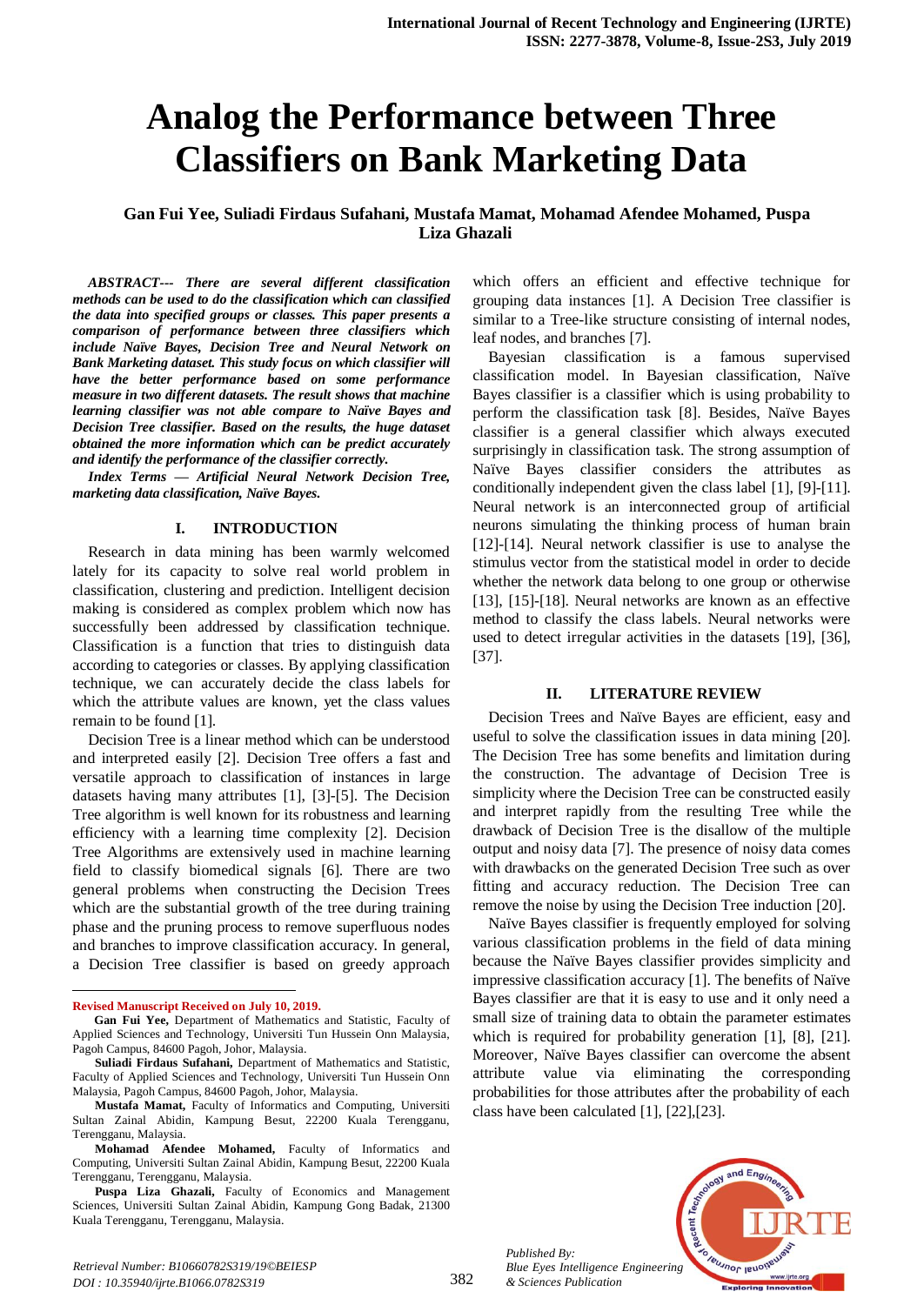Neural networks have the limitation which it has the poor interpretability. However, it has some advantages such ashigh tolerance when dealing with noisy data and ability to classify patterns without prior training. Besides, neural network can function in the environment where there only exist little knowledge of the relationships between attributes and classes [13]. Moreover, Neural network is much more suitable for continuous-valued inputs and outputs, than other algorithms [3].

# **III. METHODOLOGY**

## *A. Decision Tree*

Decision Tree composes of root, nodes, braches, and leaves [3], [6], [22], [24]. It classifies the feature vectors by traversing from the root and moves until a leaf node is identified. A highest entropy reduction algorithm is employed for the purpose of discovering the best feature among all features [1]. Fig. 1 shows the process of Decision Tree classifier.



**Fig. 1: Process of Decision Tree classifier**

## *B. Naïve Bayes*

Naïve Bayes classifier is process to estimate the probability of new data in predefined category by according to Bayes theorem and produced a better output in classification task [5], [21]-[23]. Naïve Bayes classifier provides prior knowledge, information and practical learning algorithms [8]. The output of the Naïve Bayes classifier can be enhances by removing inappropriate features from the modelling process. It distinguished the effective computational methods in selecting appropriate features for Naïve Bayes classification [5], [31]-[35].

Fig. 2 shows the formula of Naïve Bayes Classifier.



**Fig. 2: Formula of Naïve Bayes classifier**

#### *C. Neural Network*

Neural network is made of simple, connected processors as neurons and each neurons produce a sequence of realvalued activations [14]. Input to first layer neurons is absorbed from the environment, while the other neurons

through weighted connections from previously active neurons. Some neurons may effects the circumferences by triggering actions [26]. Learning is about tuning the weights that can help the network produce appropriate behaviour [27]. During the learning phase, the weight connecting each node is adjusted such that it will satisfy the actual label assigned to the input attributes. Neural network normally requires a long training times, but it is suitable for lots of applications [3], [28].

Fig. 3 shows the process of Neural Network classifier.



## *D. Performance Measures*

There are several performance measurement that can be used to identify how well the classifier performance [29], [30], [38]. In this study, there are seven performance measurements were applied to evaluate the performance of the classifiers which are accuracy, precision, specificity, sensitivity, recall, error rate and F-measurement. The formula for all performance measurements are as below [29]:

$$
Accuracy = (tp+tn)/(tp+fp+fn+tn)
$$
 (1)

 $Precision = tp/(tp + fp)$  (2)

$$
Specificity = tn/(tn+fp)
$$
 (3)

$$
Sensitivity = tp/(tn+fp)
$$
 (4)

$$
Recall = tp/(tp+fn)
$$
 (5)

$$
Error rate = (fp + fn)/all
$$
 (6)

F-measure=
$$
\frac{(\beta^2+1)^* precision * sensitivity}{\beta^2 * precision + sensitivity}
$$
 (7)

where

*tp*: *True Positive*: A mushroom predicted is edible when it is actually edible.

*tn*: *True Negative*: A mushroom predicted is poisonous when it is actually poisonous.

*fp*: *True Positive*: A mushroom predicted is edible when it is actually poisonous.

*fn*: *True Positive*: A mushroom predicted is poisonous when it is actually edible.

#### **IV. RESULTS AND DISCUSSION**

The bank marketing prediction is compared between three classifiers which includes Naïve Bayes classifier, Neural Network classifier and Decision Tree classifier. Two datasets are used to do the comparison of performance between three classifiers with same number of attributes but



*Published By:*

*& Sciences Publication*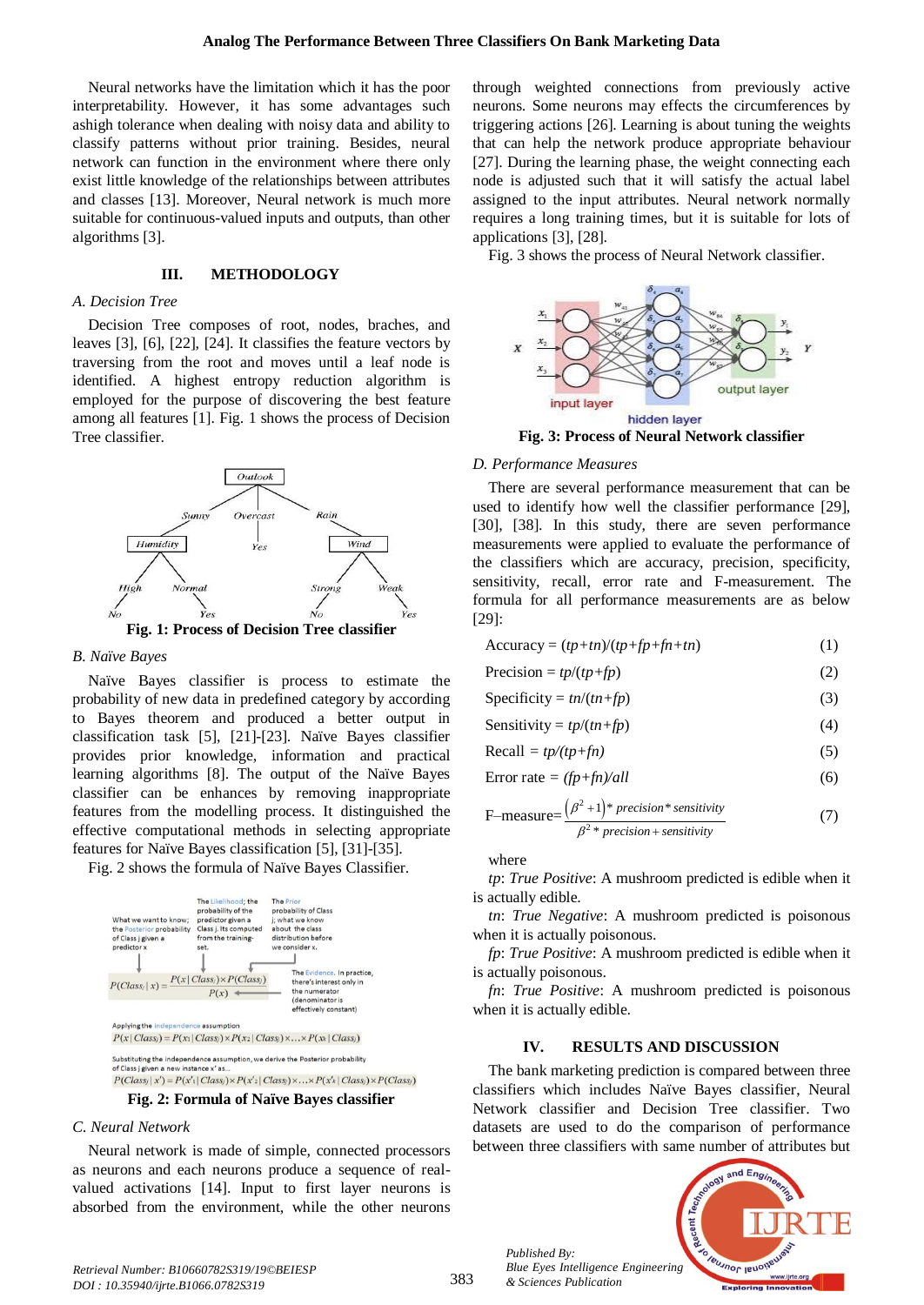different number of observations. The first dataset contains 41188 observations while the second dataset contains 3000 observations. Both datasets involve one class label which to identify whether the client subscribed a term deposit and 20 attributes which stated as following:

- I. Age
- II. Type of job
- III. Marital status
- IV. Education level
- V. Credit in default
- VI. Housing loan
- VII. Personal loan
- VIII. Contact communication type
- IX. Last contact month of year
- X. Last contact day of the week
- XI. Last contact duration
- XII. Number of contacts made during this campaign and for this client
- XIII. Number of days since the last contact with the client in a previous campaign
- XIV. Number of contacts made before this campaign and for this client
- XV. Outcome of the previous marketing campaign
- XVI. Employment variation rate
- XVII. Consumer price index
- XVIII. Consumer confidence index
- XIX. Euribor 3 month rate
- XX. Number of employees

Table 1 illustrates the performance measurement for each of the classifier by using Rapidminer Automodel software.

**Table 1: Performance measurement comparison between three classifiers (41188 observations)**

| Model          | Naïve        | Neural         | Decision |
|----------------|--------------|----------------|----------|
|                | <b>Bayes</b> | <b>Network</b> | Tree     |
| Accuracy, %    | 86.3         | 90.3           | 91.0     |
| Precision, %   | 42.6         | 55.5           | 66.2     |
| Specificity, % | 89.6         | 92.7           | 97.3     |
| Sensitivity, % | 60.9         | 72.0           | 41.8     |
| Recall, %      | 60.9         | 72.0           | 41.8     |
| Error Rate, %  | 13.7         | 9.7            | 9.0      |
| F-measure, %   | 50.1         | 62.7           | 51.3     |

From Table 1, Neural Network classifier has the highest sensitivity, recall and F-measure while Decision Tree classifier has the highest accuracy, precision, specificity and the lowest error rate. Therefore, Decision Tree classifier has the better performance compare to Naïve Bayes and Neural Network classifiers.

Table 2 shows the performance measurement for each of the classifier by using Rapidminer Automodel software.

**Table 2: Performance measurement between three classifiers (3000 observations)**

| Model          | Naïve        | Neural         | Decision |
|----------------|--------------|----------------|----------|
|                | <b>Bayes</b> | <b>Network</b> | Tree     |
| Accuracy, %    | 81.0         | 88.2           | 89.0     |
| Precision, %   | 31.4         | 49.3           | 56.2     |
| Specificity, % | 84.7         | 93.4           | 97.4     |
| Sensitivity, % | 52.9         | 48.6           | 25.7     |

| Recall, %     | 52.9 | 48.6 | 25.7 |
|---------------|------|------|------|
| Error Rate, % | 19.0 | 11.8 | 11.0 |
| F-measure, %  | 39.4 | 48 9 | 35.3 |

From Table 2, the result shows that Decision Tree classifier obtains the highest accuracy, precision, specificity and lowest error rate which can shows that Decision Tree classifier performed better compare to Naïve Bayes classifier and Neural Network classifier. Besides, Neural Network classifier obtains the highest F-measure and Naïve Bayes classifier obtains the highest sensitivity and recall.

Compare both tables with different datasets, the Decision Tree classifier always have the highest accuracy, precision, specificity and the lowest error rate. While, in the dataset with 300 observations, Naïve Bayes classifier obtains the highest sensitivity and recall but Naïve Bayes classifier did not obtains the highest sensitivity and recall in the dataset with 41188 observations.

# **V. CONCLUSION**

The results show that the Decision Tree is a better classifier compare to Naïve Bayes classifier and Neural Network classifier in the any dataset because the performance measurement of Decision Tree obtained four better performance from the performance measurement which are the highest accuracy, precision, specificity and the lowest error rate. Besides, the Naïve Bayes classifier is simple and highly performed in small dataset compare to Neural Network where Naïve Bayes classifier obtained the highest sensitivity and recall in the dataset with 3000 observations but Neural Network classifier did not obtained. From the research that been done, the comparison of performance between the classifiers can involves more than three classifiers, I suggest the researchers to use other classifiers to compare the performance to understand more about the performance of classifiers. Moreover, the researchers may compare the performance between the classifiers with different datasets with different number of attributes.

## **ACKNOWLEDGMENT**

First of all, I would like to take this previous opportunity to express my gratitude and appreciation to my lecturer, Dr. Suliadi Firdaus Sufahani for his responsibility, knowledge and commitment in helping me in completing this study. In addition, I am thankful for his guidance and knowledge sharing during my progress in doing this study. Moreover, I like to thank our friends who supported me when I faced difficulty in the study. Last but not least, I would like to thank my family for their help and support. Thank you to Universiti Tun Hussein Onn Malaysia for the GPPS.

# **REFERENCES**

*Published By:*

*& Sciences Publication* 

1. D. Farid, L. Zhang, C. Mofizur, M. A. Hossain, and R. Strachan, "Hybrid decision tree and Naïve Bayes classifiers for multi-class classification tasks," Expert Systems with Applications, 41(4), 2014, pp. 1937-1946.

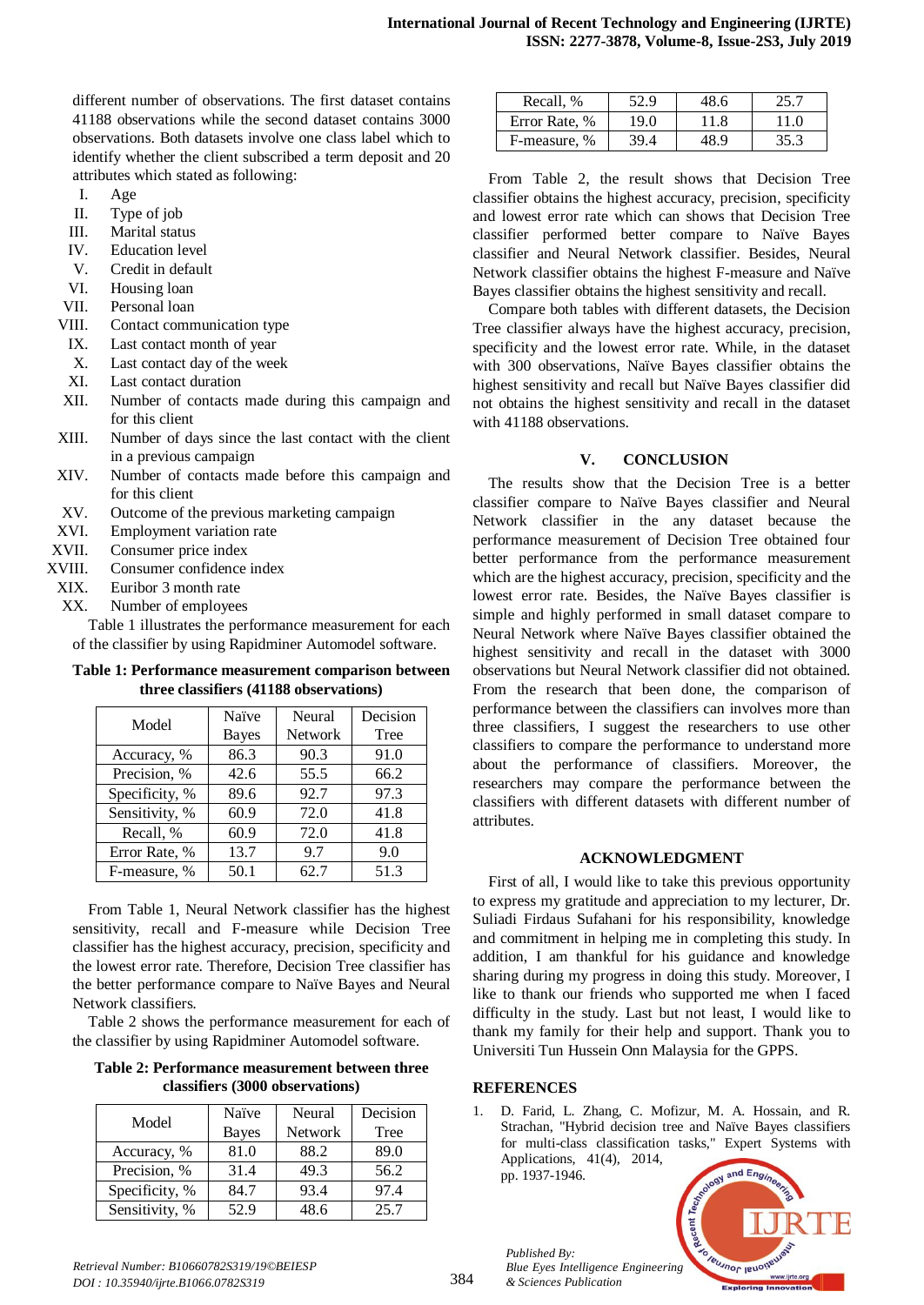- 2. K. Chen, K. Wang, K. Wang, and M. Angelia, "Applying particle swarm optimization-based decision tree classifier for cancer classification on gene expression data," Applied Soft Computing, 24, 2014, pp. 773-780.
- 3. H. Jiawei, K. Micheline, and P. Jian, Data Mining Concepts and Techniques. Massachusetts: Morgan Kaufmann Publishers, 2012.
- 4. K. Trapeznikov, and V. Saligrama, "Supervised sequential classification under budget constraints," 16th International Conference on Artificial Intelligence and Statistics, 2013, pp. 581-589.
- 5. G. Keerthika and D. S. Priya, "Feature subset evaluation and classification using Naive Bayes Classifier," Journal of Network Communications and Emerging Technologies, 1(1), 2015, pp. 22-27.
- 6. E. Gokgoz, A. Subasi, and B. S. Processing, "Comparison of decision tree algorithms for EMG signal classification using DWT," Biomedical Signal Processing and Control, 18, 2015, pp. 138-144.
- 7. D. T. Bui, T. C. Ho, I. Revhaug, and B. Pradhan, "Landslide susceptibility mapping along the National Road 32 of Vietnam using GIS-based J48 Decision Tree classifier and its ensembles," in Cartography from Pole to Pole, M. Buchroithner, N. Prechtel and D. Burghardt, Eds. Berlin: Springer, 2014, pp. 303-317.
- 8. L. Dey, S. Chakraborty, A. Biswas, B. Bose, and S. Tiwari, Sentiment analysis of review datasets using Naïve Bayes and K -NN classifier. 2016, Available: https://arxiv.org/ftp/arxiv/papers/1610/1610.09982.pdf.
- 9. B. Baesens, T. Van Gestel, S. Viaene, M. Stepanova, J. Suykens, and J. Vanthienen, "Benchmarking state-of-the-art classification algorithms for credit scoring," Journal of the Operational Research Society, 54, 2003, pp. 627-635.
- 10. B. Baesens, R. Castelo, and J. Vanthienen, "Learning Bayesian network classifiers for credit scoring using Markov Chain Monte Carlo search," IEEE Object Recognition Supported by User Interaction for Service Robots, 2002, pp. 49-52.
- 11. M. J. Islam, Q. M. J. Wu, M. Ahmadi, and M. A. Sid-Ahmed, "Investigating the performance of Naive- Bayes classifiers and K- Nearest Neighbor classifiers," Journal of Convergence Information Technology, 5(2), 2010, pp. 133-137.
- 12. S. G. Wu, F. S. Bao, E. Y. Xu, Y. Wang, Y. Chang, and Q. Xiang, "A Leaf Recognition Algorithm for plant classification using Probabilistic Neural Network," IEEE International Symposium on Signal Processing and Information Technology, 2007, pp. 11-16.
- 13. G. Vinodhini, and R. M. Chandrasekaran, "A comparative performance evaluation of neural network based approach for sentiment classification of online reviews," Jounal of King Saud University-Computer and Information Sciences, 28(1), 2016, pp. 2-12.
- 14. D. Zeng, K. Liu, S. Lai, G. Zhou, and J. Zhao, "Relation classification via Convolutional Deep Neural Network," 25th International Conference on Computational Linguistics, 2014, pp. 2335-2344.
- 15. Y. Shao, W. Chen, and N. Deng, "Nonparallel hyperplane support vector machine for binary classification problems," Information Sciences, 263, 2014, pp. 22-35.
- 16. C. Feng, W. Sun, J. Zhang, and L. Cao, "A Support Vector Machine based Naive Bayes Algorithm for spam filtering," IEEE 35th International Performance Computing and Communications Conference, 2016, pp. 1-8.
- 17. L. Chih-Wei, H. Chih-Chung, and C. Chih-Jen, "Evaluating unsupervised and supervised image classification methods for mapping cotton root rot," Precision Agriculture, 16(2), 2014, pp. 201-215.
- 18. C. Hsieh, S. Si, and I. S. Dhillon, "A Divide-and-Conquer Solver for Kernel Support Vector Machines," 31st

International Conference on Machine Learning, 2014, pp. 566-574.

- 19. Z. Zhang, J. Li, C. N. Manikopoulos, J. Jorgenson, and J. Ucles, "HIDE: A hierarchical network intrusion detection system using statistical preprocessing and neural network classification," IEEE Workshop on Information Assurance and Security, 2001, pp. 85-90.
- 20. H. Parvin, M. Mirnabibaboli, and H. Alinejad-Rokny, "Engineering Applications of Artificial Intelligence Proposing a classifier ensemble framework based on classi fi er selection and decision tree," Engineering Applications of Artificial Intelligence, 37, 2015, pp. 34-42.
- 21. P. Tsangaratos, and I. Ilia, "Comparison of a logistic regression and Naïve Bayes classifier in landslide susceptibility assessments: The influence of models complexity and training dataset size," Catena, 145, 2016, pp. 164-179.
- 22. R. Pandya, "C5.0 algorithm to improved decision tree with feature selection and reduced error pruning," International Journal of Computer Applications, 117(16), 2015, pp. 18-21.
- 23. H. Geng, T. Lu, X. Lin, Y. Liu, and F. Yan, "Prediction of protein-protein interaction sites based on Naive Bayes Classifier," Biochemical Research International, 2015, pp. 1- 7.
- 24. B. Krawczyk, M. Wozniak, and G. Schaefer, "Cost-sensitive decision tree ensembles for effective imbalanced classification," Applied Soft Computing, 14, 2014, pp. 554- 562.
- 25. R. K. Sharma, V. Sugumaran, and M. Amarnath, "A comparative study of naive Bayes classifier and Bayes net classifier for fault diagnosis of roller bearing using sound signal Hemantha Kumar," International Journal of Decision Support Systems, 1(1), 2015, pp. 115-129.
- 26. D. P. B. T. B. Strik, A. M. Domnanovich, L. Zani, R. Braun, and P. Holubar, "Prediction of trace compounds in biogas from anaerobic digestion using the MATLAB Neural Network Toolbox," Environmental Modelling and Software, 20(6), 2005, pp. 803-810.
- 27. J. Schmidhuber, "Deep learning in neural networks: An overview," Neural Networks, 61, 2015, pp. 85-117.
- 28. B. Zheng, S. W. Myint, P. S. Thenkabail, and R. M. Aggarwal, "A support vector machine to identify irrigated crop types using time-series Landsat NDVI data," International Journal of Applied Earth Observation and Geoinformation, 34, 2015, pp. 103-112.
- 29. M. Sokolova, and G. Lapalme, "A systematic analysis of performance measures for classification tasks," Information Processing and Management, 45, 2009, pp. 427-437.
- 30. D. Jayeola, Z. Ismail, S. F. Sufahani, and D. P. Manliura, "Optimal method for investing on assets using Black Litterman Model," Far East Journal of Mathematical Sciences, 101(5), 2017, pp. 1123.
- 31. S. Sufahani, and Z. Ismail, "The statistical analysis of the prevalence of pneumonia for children age 12 in west Malaysian hospital," Applied Mathematical Sciences, 8(114), 2014, pp. 5673-5680.
- 32. S. Sufahani, N. Che-Him, A. Khamis, M. S. Rusiman, N. Arbin, C. K. Yee, I. N. Ramli, N. A. Suhaimi, S. S. Jing, and Z. A. Azmi, "Descriptive statistics with Box-Jenkins and marketing research for jewellery company in Malaysia," Far East Journal of Mathematical Sciences, 101(10), 2017, pp. 2151-2161.
- 33. S. F. Sufahani, and A. Ahmad, "A comparison between normal and non-normal data in bootstrap," Applied Mathematical Sciences 6(89-92), 2012, pp. 4547-4560.



*Retrieval Number: B10660782S319/19©BEIESP DOI : 10.35940/ijrte.B1066.0782S319*

*Published By:*

*& Sciences Publication*